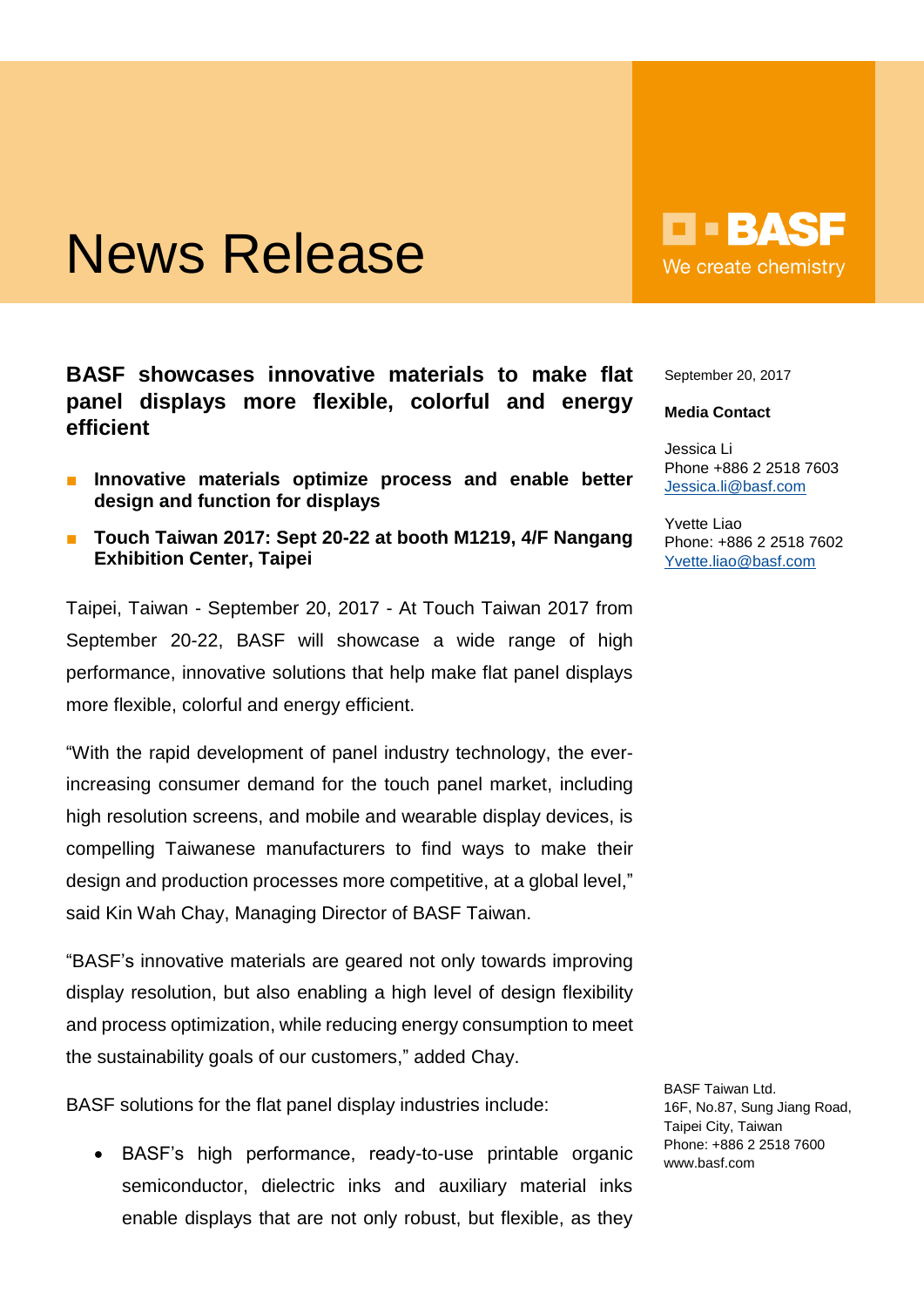can be processed on plastic films. Compared to conventional display backplane manufacturing processes, the processes to coat or print semiconductor and dielectric inks are significantly simpler and do not require high temperature curing. The typical deposition processes are close to standard printing and coating processes.

- Silver nanowires are becoming the alternative to indium tin oxide (ITO) for transparent conductive layers. With its unique properties, such as higher conductivity and flexibility, BASF's silver nanowires improve the sensitivity and transparency of touch panels, which in turn reduce the power consumption and enhance the brightness of screen.
- BASF's advanced color converting technology can improve the efficiency and achieve a wider color gamut of displays. This improves light uniformity and color rendering index of LED lighting, and also reveals real colors of objects.
- Catamold<sup>®</sup> is a ready-to-use material for metal injection molding (MIM) with economic and technical benefits. It allows metal to be molded like plastic, enabling large volume MIM for electronic industry applications, such as middle frames of high end smart phones. With Catamold, geometrically complex metallic parts can be economically manufactured easily and reliably. This enhances the accuracy for the precision parts molding, thereby increasing the productivity for electronic devices manufacturing.
- Highly elastic thermoplastic polyurethane from BASF offers excellent mechanical properties, high design flexibility of appearance and color, as well as the potential for haptic optimization. It is applicable to wearable devices, such as VR devices and sport watch straps, as it does not cause skin irritation and sensitivity.